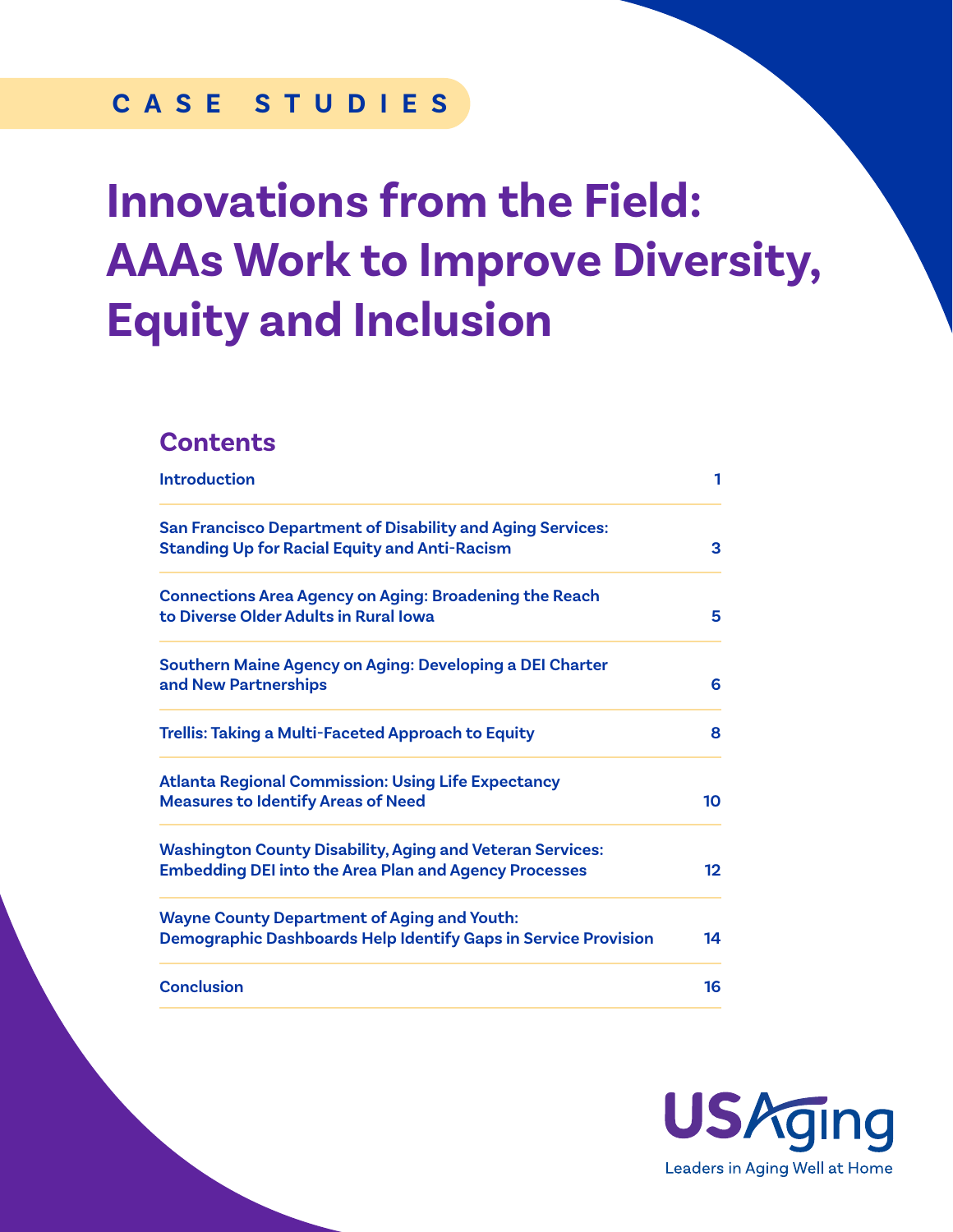### <span id="page-1-0"></span>**Introduction**

The issues of racial equity and inclusion moved to the forefront of the national conversation in recent years, largely due to the disproportionate impact of COVID-19 on older adults of color, increases in racially motivated attacks on Asian Americans, and the greater attention paid by the public to police killings of Black Americans. Due to systemic racism, other forms of discrimination and historical inequities, there is a strong correlation between race and ethnicity with both lower socioeconomic status and poorer health; these disadvantages are experienced by some populations within the lesbian, gay, bisexual, transgender and queer (LGBTQ) community as well. Members of racial, ethnic and other minority groups often have worse health outcomes and more unmet social needs compared to their majority peers. $1,2$  Area Agencies on Aging (AAAs) have, since their inception, targeted older adults who have the greatest socioeconomic need to provide a broad range of supportive services that address the social determinants of health.

While AAAs have always been deeply engaged in addressing the needs of older adults from historically marginalized and underserved communities, many are bringing new intentionality to their diversity, equity and inclusion (DEI) efforts. In a February 2021 USAging poll of AAAs, 39 percent of respondents reported that they were implementing strategies to address equity and inclusion within their organization and staffing, and 54 percent were implementing such strategies with regard to their service provision. To learn more about what these internal and external-facing initiatives involved, USAging interviewed seven AAAs.

> These examples are not a complete picture of AAA involvement in this space and there are hundreds of additional examples we could share. This publication contains a point-in-time snapshot illustrating the activities of AAAs at the time this survey was conducted. There is much work to do. Our goal is to provide a range of examples so that no matter where an agency is at the moment, they can find ideas to evolve their own work to promote culturally competent services and equitable access for all.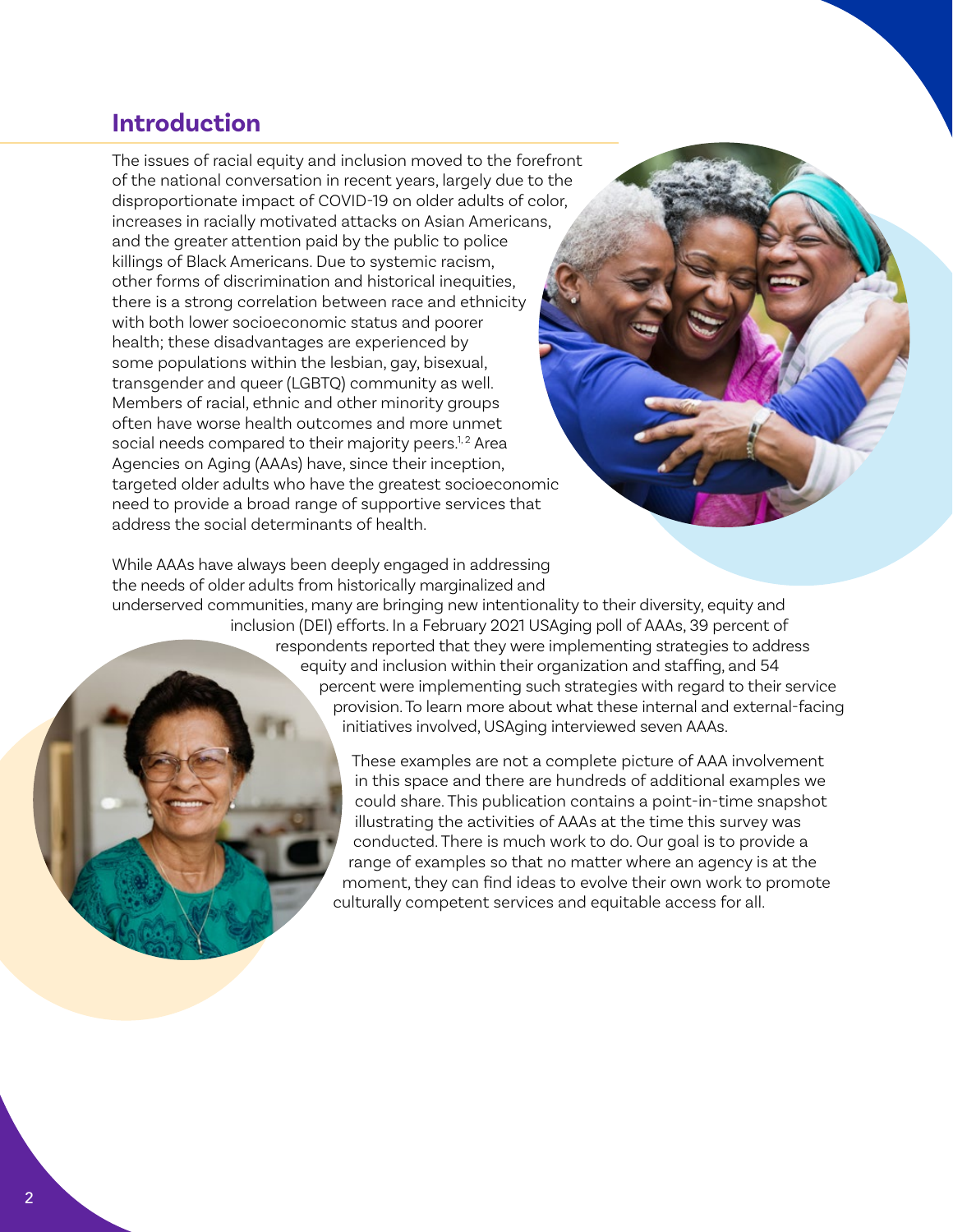# <span id="page-2-0"></span>**San Francisco Department of Disability and Aging Services: Standing Up for Racial Equity and Anti-Racism**

#### **San Francisco, CA**

[www.sfhsa.org/about/departments/department-disability-and-aging-services-das](https://www.sfhsa.org/about/departments/department-disability-and-aging-services-das)

The San Francisco Department of Disability and Aging Services (DAS), the AAA that is housed within the San Francisco Human Services Agency (SFHSA), coordinates services for San Franciscan older adults, veterans, people with disabilities and caregivers to maximize safety, health and independence. San Francisco is a diverse city with approximately 34 percent of the population of Asian/Pacific Island descent and, in the metro area, the highest percentage of adults who identify as LGBTQ in the U.S.

The San Francisco Dignity Fund, approved by voters in 2016, is a protected funding stream for social services to support older adults, people with disabilities and caregivers. As part of the initial needs assessment, DAS undertook [equity](https://www.sfhsa.org/about/reports-publications/older-adults-and-people-disabilities-plans-and-reports)  [analyses](https://www.sfhsa.org/about/reports-publications/older-adults-and-people-disabilities-plans-and-reports)<sup>[3](#page-16-0)</sup> to evaluate and compare service use among demographic groups to identify disparities in service provision and access. In 2018, DAS published equity analyses focusing on older adults and people with disabilities from communities of color and those who identify as LGBTQ. In 2021, San Francisco DAS surveyed LGBTQ older adults and conducted listening sessions with communities of color to gather information about how COVID-19 has impacted these communities. These data were used to determine how to allocate resources and



address unmet needs. [The strategic planning process for the AAA](https://www.sfhsa.org/about/reports-publications/older-adults-and-people-disabilities-plans-and-reports/area-agency-aging)<sup>[4](#page-16-0)</sup> is aligned with the Dignity Fund to ensure that Older Americans Act (OAA) services reach those with the greatest need.

In fall 2020, the San Francisco DAS Commission passed ["A Resolution to Advance Racial Equity and](https://www.sfhsa.org/sites/default/files/DASCOM_AgendaItem11_RacialEquitiyResolution_11.04.20.pdf)  [Condemn and Combat All Forms of Discrimination and Racism."](https://www.sfhsa.org/sites/default/files/DASCOM_AgendaItem11_RacialEquitiyResolution_11.04.20.pdf)[5](#page-16-0) According to Executive Director Kelly Dearman, this resolution put into words the policies, procedures and actions that were already underway within the department. "We felt strongly that it was important to take a stand on this in light of all the racial hate and violence in particular, and also hate and violence against the LGBT+ community and the Asian population. San Francisco is a city that appreciates that and wants us to put it in the forefront, and in that way we're really lucky. It was important for government agencies and nonprofit organizations to stand up against hate and be able to back it up." The resolution addressed the city's internal and external initiatives to advance equity.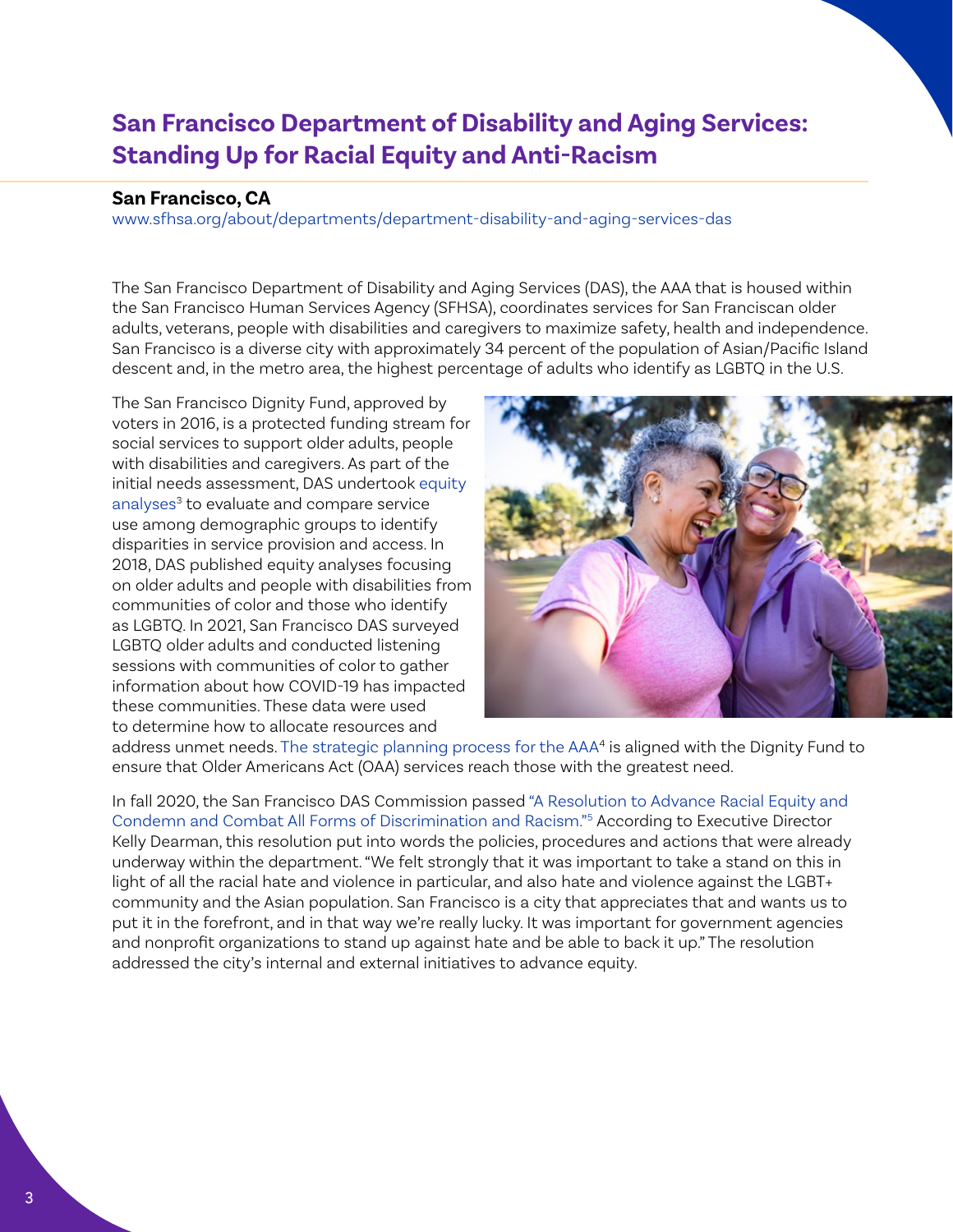<span id="page-3-0"></span>

Advancing racial equity is a [core value of SFHSA](https://www.sfhsa.org/about/advancing-racial-equity-hsa). [6](#page-16-0) The agency is committed to creating a culture of inclusion and belonging for all employees and to enacting policies that address workforce disparities. Key focus areas include staff recruitment and hiring, including review of job descriptions; staff leadership development and promotion; and organizational culture. DAS staff participate in training to understand and work within and across communities of culture and color. DEI learning resources include internal newsletters, lunch-and-learn sessions, external speakers and other resources. One activity was a 21-day challenge which provided staff with reading materials to reflect on or discuss each day. By providing training and learning opportunities in both group and independent formats, San Francisco DAS found that staff can engage with the topics in different ways.

San Francisco DAS continually reviews progress and outcomes of its DEI work and adjusts course as needed. Partner agencies and providers play an important role in reaching underserved populations. One success has been the openness and willingness of its partner community-based organizations (CBOs) to address equity and access. The San Francisco AAA has built strong relationships with several small CBOs that provide culturally responsive services to hard-to-reach populations. Some of these smaller CBOs lack the infrastructure to increase their capacity. DAS seeks to provide technical assistance to these CBOs for grant application and reporting requirements, organization of internal systems and other support to ensure the CBO can fulfill government requirements and receive funding for their critical work.

San Francisco DAS reports frequent requests from other AAAs across the country looking to learn more about the agency's DEI efforts.

### **Partnering to Increase Safety and Social Engagement of Asian Americans**

Harassment and violence aimed at San Francisco's Asian American and Pacific Islander communities increased during the COVID-19 pandemic. DAS partnered with Self-Help for the Elderly, a communitybased organization which began serving older adults in Chinatown in 1966, to provide an escort service for older Asian adults. Through this service, an older adult can request an escort for their trip to the pharmacy, a grocery store or other activity. More than 1,000 unique escorted trips have taken place, allowing Asian older adults to move about the community more safely and confidently. New groups, such as walking clubs, have formed as a result, thereby increasing social engagement and combating social isolation.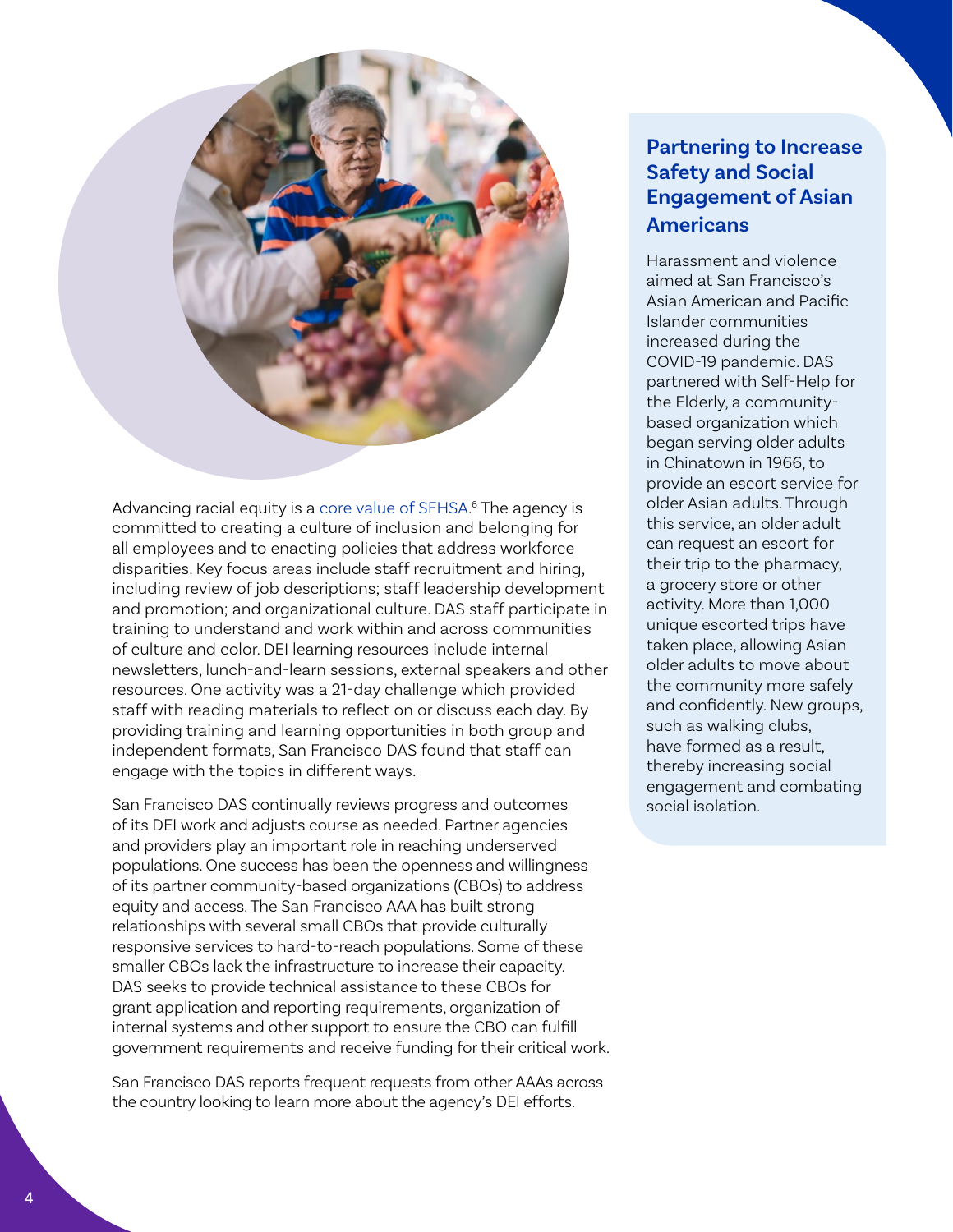# <span id="page-4-0"></span>**Connections Area Agency on Aging: Broadening the Reach to Diverse Older Adults in Rural Iowa**

#### **Council Bluffs, IA**

<www.connectionsaaa.org>

Iowa's Connections Area Agency on Aging serves a largely rural service area with residents who are predominantly White and speak English as their first language; however, there is also a substantial and growing Spanish-speaking population.

To date, the AAA has served Spanish-speaking consumers with the assistance of contracted language translators. AAA staff have found that, at times, using a translator can impede referrals and service provision by interrupting the easy flow of conversation. Connections AAA plans to hire a bilingual service navigator to help the agency communicate more effectively with the Hispanic population in its planning and service



area. This would enhance the ability to communicate with Spanish-speaking consumers in real time and help the agency build trust with this population. The major challenge that Connections AAA has faced in adding a bilingual service navigator is a shortage of applicants.

#### 66

*The best thing you can be as a AAA is flexible and continue to improve. Our staff are continually identifying needs, assessing and trying new things to serve our PSA the best we can."*

Kelly Butts-Elston, CEO, Connections AAA

A second initiative of Connections AAA is diversifying the meal options available through its congregate nutrition program. All six Iowa AAAs are implementing the "Iowa Café" program in which congregate meals are provided at local restaurants. This model offers low-cost meals that provide adequate nutrition for older adults and focuses on geographic areas that lack congregate meal service locations. Connections AAA is calling its model the "Connections Café," and one goal is to partner with restaurants serving Latin American cuisine and meals

that appeal to a broader range of cultural and dietary preferences. During the COVID-19 pandemic, a challenge was the reluctance or inability of restaurants to resume previous staffing levels. Funding for the Connections Café model is provided by COVID-19-relief funding via the federal OAA.

Both the hiring of a bilingual service navigator and the Connections Café model are part of the AAA's DEI initiatives. The executive staff of Connections AAA is committed to exploring DEI options, making continuous systemic assessments, and enhancing its planning and services delivery. While the hiring and staffing issues may be challenging, Connections AAA is committed to serving its participants in culturally appropriate ways.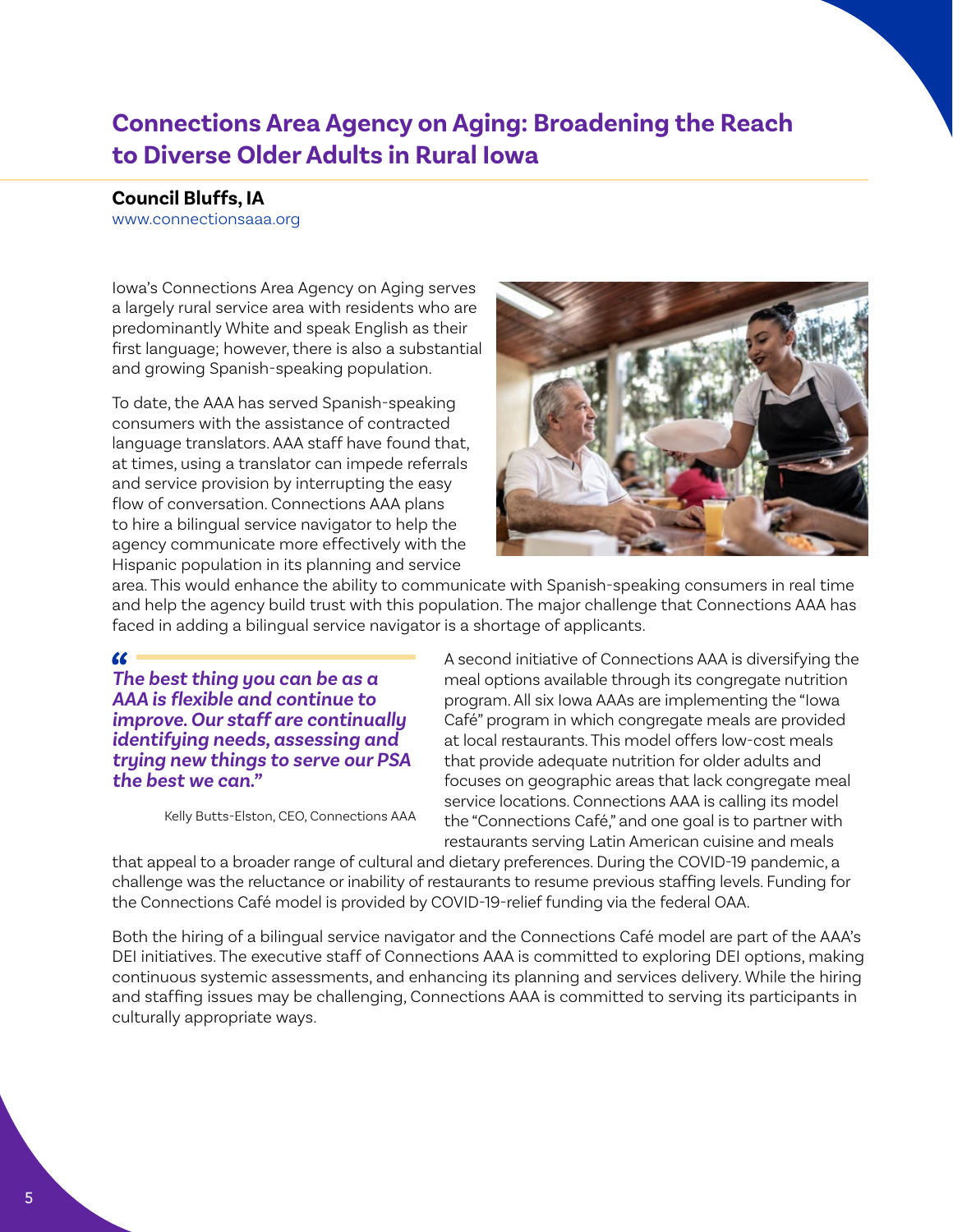### <span id="page-5-0"></span>**Southern Maine Agency on Aging: Developing a DEI Charter and New Partnerships**

**Biddeford, ME**

[www.smaaa.org](http://www.smaaa.org)

The mission of the Southern Maine Agency on Aging (SMAA) is to empower older adults, adults with disabilities and caregivers to reach their fullest potential. Agency leadership believes that the AAA's work to meet the goals of the OAA specifically, serving older adults with the greatest economic and social need—can be viewed as social justice in action. SMAA is implementing several external and internal measures to become more culturally sensitive and create sustainable change to improve equity and inclusion.



For SMAA, as for AAAs everywhere, responding to the COVID-19 pandemic required swift action and a move away from business as usual. In particular, the urgency of reaching older adults quickly as vaccines became available forced everyone into action—"there was no time to think or over-analyze, just do!" SMAA reached out to partners and communities that it had and had not worked with previously to help ensure equitable access to COVID-19 vaccines. SMAA formed new partnerships with Catholic Charities Immigrant and Refugee Services and the Unified Asian Communities in Greater Portland. Through conversations, SMAA learned how to serve its consumers in culturally appropriate ways, such as providing private vaccination clinics for certain communities. Together with their health care partner, Northern Light Homecare & Hospice, SMAA considered the best approach to reach people unable to leave their homes. With Northern Light, SMAA developed [videos in five languages](https://www.youtube.com/playlist?list=PLhiRH4oTJVTEufitnirrm0ahIMAUFAO-W)<sup>[7](#page-16-0)</sup> about receiving vaccination at home. These videos were designed to be easily viewed on cell phones and shared online.

**Four Best Practices for Working with Older Adults from Historically Marginalized or Underserved Communities**

- 1. Adopt person-centered policies.
- 2. Commit to disaggregated data collection to inform planning, evaluation and resource allocations.
- 3. Build relationships with diverse communities.
- 4. Provide language access.

*Source: National Consortium on Aging Resources for Seniors' Equity*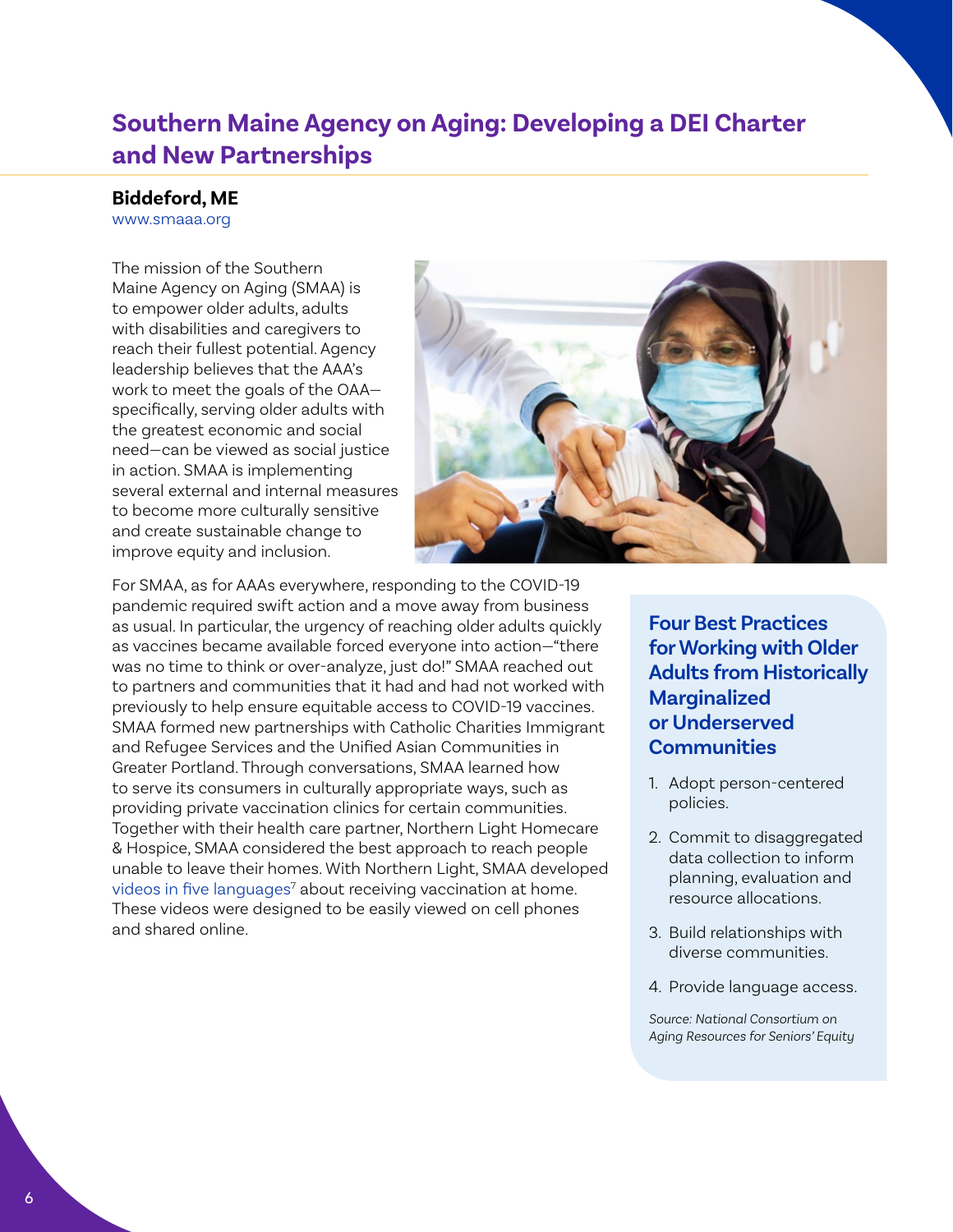<span id="page-6-0"></span>As trust grew between SMAA and its partners and communities, an opportunity to improve and provide additional supportive services followed. For example, due to the stronger relationship between the AAA and a partner, SMAA learned that traditional home-delivered meal options were not suited to the dietary preferences of some consumers. As a result, the agency's nutrition director expanded meal options to include halal meals. SMAA partnered with senior housing to deliver culturally appropriate meals from restaurants recommended by residents, which were funded by temporary flexibilities in the use of OAA funds during the pandemic. The nutrition program became a conduit for introducing consumers to other agency services, such as conducting balance checks or other assessments during meal delivery or having a benefits counselor visit the meal site. SMAA is currently partnering with the Maine Council on Aging, which received funding to host focus groups with older adults from underserved communities, to learn more about their needs.

The board and the organization's advisory council exhibit a high level of commitment and engagement, as well as a great desire for training and education. The SMAA executive team, board members and advisory council drew on resources from the National Consortium on Aging Resources for Seniors' Equity, in particular the [best practices for](https://nicoa.org/wp-content/uploads/2017/04/FINAL_Consortium-Seniors-Equity-Fact-Sheet.pdf)  [working with older adults,](https://nicoa.org/wp-content/uploads/2017/04/FINAL_Consortium-Seniors-Equity-Fact-Sheet.pdf) [8](#page-16-0) to establish a DEI committee for the agency. This action-oriented charter serves as an accountability structure to establish metrics related to each of the four areas of best practice (see sidebar on the previous page). As part of this effort, SMAA developed a demographic dashboard which is updated and reviewed quarterly. Through the dashboard, staff track demographic data on current and new participants and the programs and services that they access. This allows staff to see which populations are being served—or not—and helps them develop an action plan.



Megan Walton, CEO of SMAA, is also committed to greater employee engagement, empowerment and education. "Just as we're doing work externally, we also need to build a strong culture and community of belonging internally," says Walton. To break down hierarchical structures, a cross-program team of 11 employees, called the "One SMAA" team, meets regularly to discuss needs, issues and strategies. An ongoing challenge is centering community voices in all decision-making efforts. SMAA's leadership approaches the entire process as creating long-term sustainable change. Like other AAAs, SMAA often faces funding constraints, but SMAA considers this internal and external work to improve diversity, equity and inclusion as essential investments that must be made to ensure it is meeting the goals of the OAA.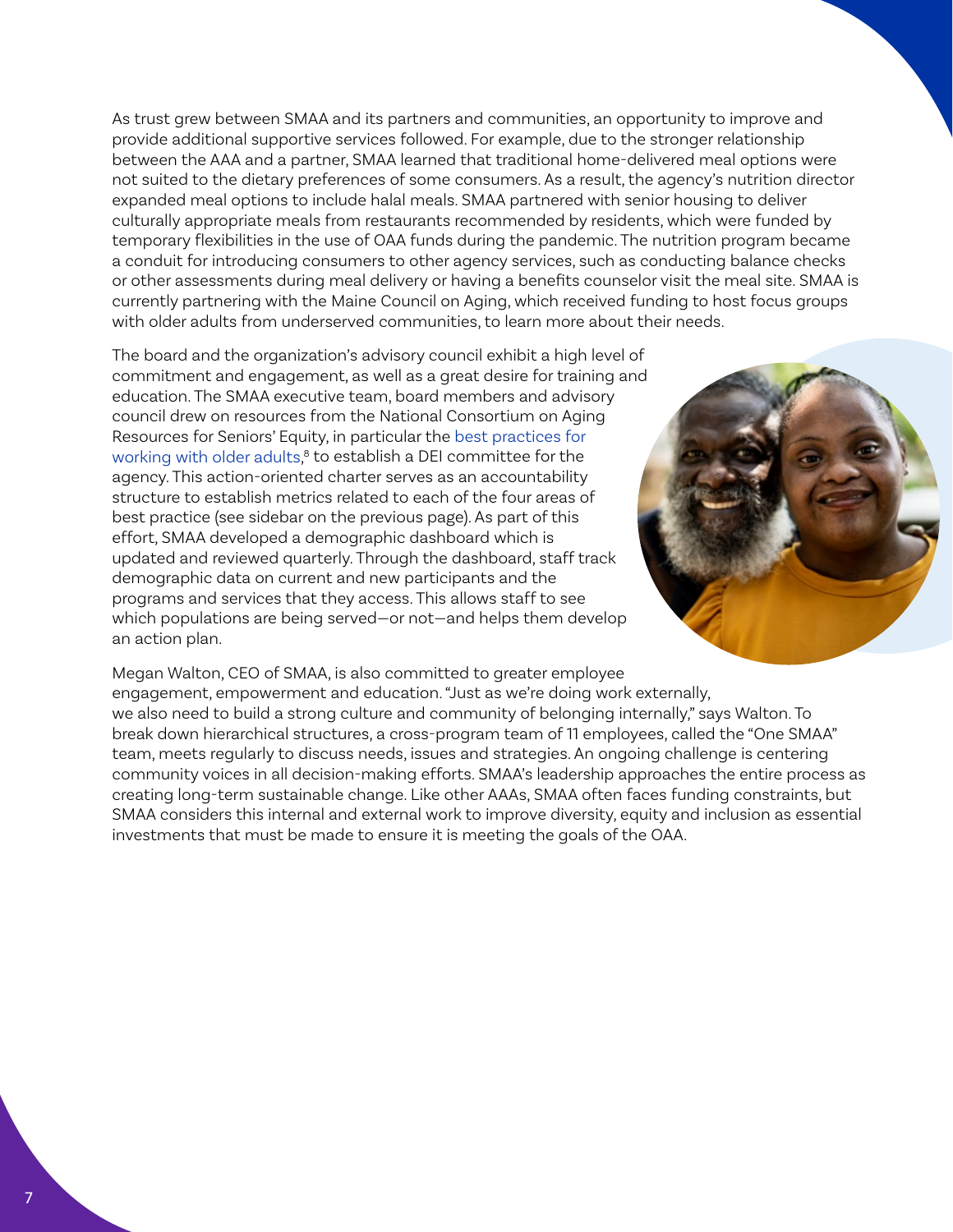### <span id="page-7-0"></span>**Trellis: Taking a Multi-Faceted Approach to Equity**

**Arden Hills, MN**

[trellisconnects.org](http://trellisconnects.org) 

Trellis serves as the AAA for the seven-county Twin Cities metro area of Minneapolis–Saint Paul, MN. While the agency felt it had a "solid track record" in its OAA Title III programs and services in reaching indigenous elders and caregivers and people of color, who represented 30 percent of Title III service recipients, agency leadership and staff felt they could be doing more to support older adults who have experienced lifelong disadvantages and discrimination.

In 2019, Trellis conducted a strategic planning process and identified advancing equity as one of the agency's four core strategies. Trellis began an equity analysis to better understand who it was not reaching in the community with Title III funds, why and what the AAA could do about it. During this time, the spotlight shone on Minnesota due to the murder of George Floyd only reinforced the need for this equity advancement. Trellis re-committed to changing the way it works, both internally and externally, to address systemic issues of racism and inequity and to be a leader in this area.

The board and leadership of Trellis developed an integrated DEI roadmap with the aim to become an equitable organization. The [roadmap goals](https://2020annualreport.trellisconnects.org/)<sup>9</sup> include: develop capacity for transformation among board and staff, increase diversity among staff and board members, align communications with DEI goals and complete an equity assessment of OAA funding. Trellis engaged consultants to work with its board and human resources department to develop the DEI roadmap and action plans toward each goal. Trellis intentionally reached out to consultants with roots in the diverse communities the agency serves. These consultants continue to help Trellis focus on communication strategies and data analytics to reach their goals. A critical component of this work to address equity, diversity and inclusion is that board and staff see it as transformational rather than transactional. This means that a focus on DEI is reflected in every aspect of the agency's work, from the board of directors to its workforce as well as in the way staff interact with the communities they serve and will produce longlasting improvements to access and health equity.

### **Trellis uses the following understanding of equity:**

The term **'equity'** refers to fairness and justice and is distinguished from **equality:** Whereas equality means providing the same to all, equity means recognizing that we do not all start from the same place.

Source: National Association of Colleges and Employers, [www.naceweb.org/about-us/](https://www.naceweb.org/about-us/equity-definition) [equity-definition](https://www.naceweb.org/about-us/equity-definition)

For older adults and caregivers, inequities are the byproduct of a lifetime of inequities and inaccessibility of resources and systems. Trellis acknowledges these imbalances. Adjustments meant to address these imbalances are ongoing, requiring us to identify and overcome intentional and unintentional barriers arising from bias or systemic structures.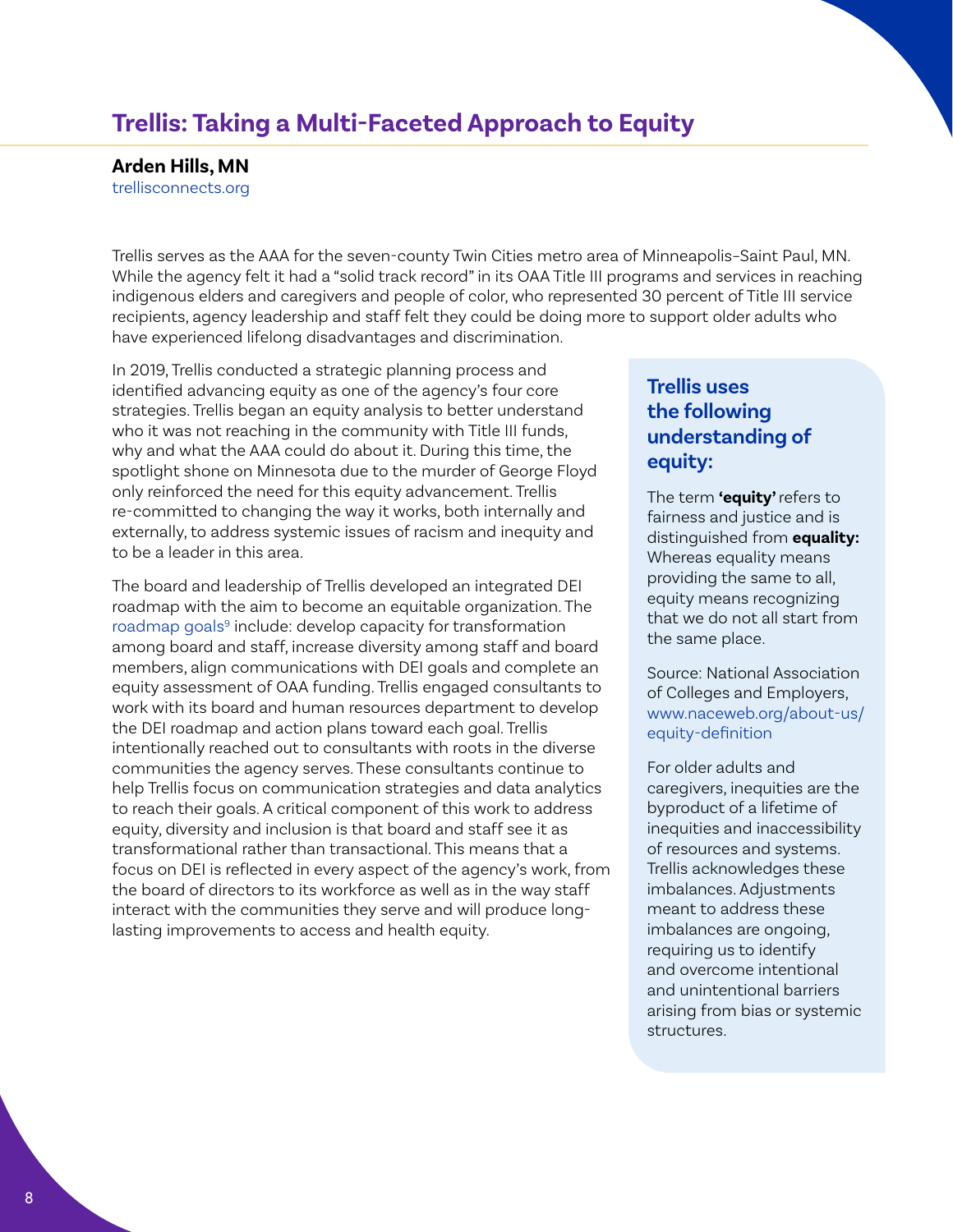#### <span id="page-8-0"></span> $\epsilon$

*We can't think about this in a siloed manner, or as short-term work that only certain revenue streams support. We need to think big to become an equitable organization. We have to approach this work as being transformational work, and not just transactional."*

In addition to working with consultants for the equity analysis, Trellis learned from the previous work of other AAAs. Trellis reviewed the needs assessments and demographic analyses conducted by the San Francisco Department of Disability and Aging Services and used aspects to model its own analysis, [Equity](https://trellisconnects.org/wp-content/uploads/2021/06/Trellis-OAA-Equity-Assessment-6-22-21.pdf)  [Assessment on Access to Title III Services for Native](https://trellisconnects.org/wp-content/uploads/2021/06/Trellis-OAA-Equity-Assessment-6-22-21.pdf)  [Americans and Minority Older Adult Populations](https://trellisconnects.org/wp-content/uploads/2021/06/Trellis-OAA-Equity-Assessment-6-22-21.pdf),<sup>[10](#page-16-0)</sup> which was released in June 2021.

Dawn Simonson, President and CEO, Trellis

The introduction to the report states: "The Older Americans Act Title III funds that Trellis administers

are intended to help low-income and minority adults age in their communities. The results of this assessment show that broader inequities in income, health, housing and more make our work to fund Title III services a critical first step in helping Black, Indigenous, and People of Color (BIPOC) elders age in their communities—but only a first step."

Trellis also aims for more diversity on its board, advisory committees and within its workforce, and has made concerted efforts to reach and involve community leaders of color in its efforts. Trellis has added new staff to its Outreach Team who represent the diversity of the agency's client base. Trellis reasons that if the communities it serves can see themselves reflected in members of the Trellis team, they will feel welcomed and safe in asking questions and accessing services.

Trellis continues to develop tools to evaluate the knowledge, growth and training around its DEI efforts. Trellis has also created an internal diversity action council, a staff initiative that circulates a newsletter about in-house DEI information, invites speakers and identifies additional areas for training. The AAA also invites speakers to host workshops to discuss issues on wide-ranging topics such as gender inequality and ageism. While Trellis has historically provided DEI training for staff, it is now more intentional about linking the training to the mission of the agency.

In accordance with recommendations from the equity assessment, Trellis is revising the application process for vendors responding to requests for proposals to make the process more transparent and improve access to funding opportunities. This has resulted in an application process that has been simplified by using plain language, offering alternative ways to access the application, and providing clear information about funding priorities and expected pay rates. In addition, Trellis is expanding its outreach efforts to raise awareness of funding opportunities to more organizations, particularly those who serve BIPOC and low-income individuals.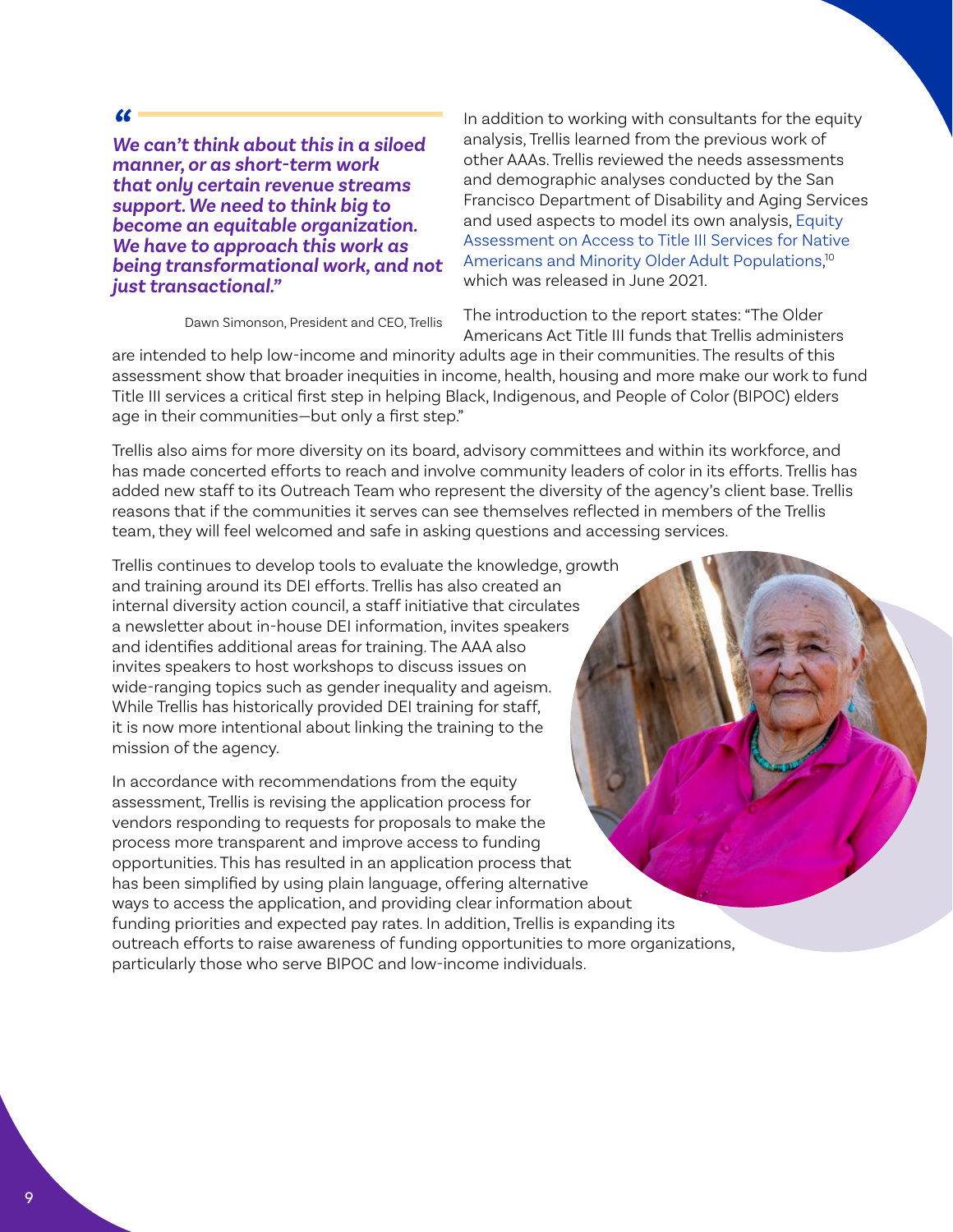# <span id="page-9-0"></span>**Atlanta Regional Commission: Using Life Expectancy Measures to Identify Areas of Need**

#### **Atlanta, GA**

[atlantaregional.org/aging-health/aging-and-health-overview/](https://atlantaregional.org/aging-health/aging-and-health-overview/)

The Aging and Independence Services (AIS) Group of the Atlanta Regional Commission (ARC) is the AAA for the 10-county Atlanta metropolitan region. This region is diverse racially and economically, and access to health care, transportation and other social needs varies greatly across and within counties. Researchers at ARC noted great differences in life expectancy across the region; for example, residents of one ZIP code live, on average, 24 years longer than residents of a ZIP code just seven miles away.

#### ARC has developed the [Live Beyond Expectations \(LBE\)](https://atlantaregional.org/aging-health/aging-health-planning/live-beyond-expectations-strategic-plan-2020-2025/)

[framework,](https://atlantaregional.org/aging-health/aging-health-planning/live-beyond-expectations-strategic-plan-2020-2025/) [11](#page-16-0) led by the AIS group, to identify and address inequities that result in disparities in life expectancy. Year one of the framework focused on research and outreach. Using a placebased approach, ARC researchers analyzed social and economic factors that impact life expectancy and produced county fact sheets which detail their findings at the census tract level. Scatter maps have been another useful tool to visualize disparities and identify target areas. Armed with this knowledge, ARC is engaging with service providers and residents to implement focused interventions in the places where gaps exist.

These targeted interventions address the social needs of individuals; impacting the community-level social determinants of health takes time. Years two through five of the framework focus on implementing place, policy and practice interventions, focusing on locations where residents experience the most inequity, advocating to advance policies that promote equity and providing services that address unmet needs. Some of the challenges that ARC anticipates include keeping partners engaged for the longhaul and identifying the most appropriate outcome measures when change in life expectancy will be slow and incremental. Currently, yearly progress is tracked with four key metrics: life expectancy, quality of life, financial stability and health care access. County snapshots will be updated every five years.

The AAA has dedicated staff for the LBE initiative, including one researcher supported by OAA administrative funds. This position is critical for the OAA-mandated planning and implementation activities. ARC is hosting a [Lead for America](https://www.lead4america.org/)<sup>[12](#page-16-0)</sup> fellow whose time is fully dedicated to LBE. Two additional staff members in the AAA have part-time responsibilities for this strategic plan.

#### $\epsilon$

Reducing disparities in life expectancy requires addressing issues of equity.

Increasing the life expectancy of people in disadvantaged communities will likely take decades and requires intentional interventions in factors as disparate as public health, the environment and education.

…while ARC's work may not impact all of these factors, we are committed to identifying which factors we can influence—and how we can make a difference.

This plan is the first phase of a long-term, agency-wide commitment to provide new support and resources to existing efforts, coordinating processes for maximum impact and innovating where there are gaps. When we pool our strengths and knowledge, we can create substantial change, together.

*Source:* Live Beyond Expectations Regional Strategic Plan Framework 2020-2025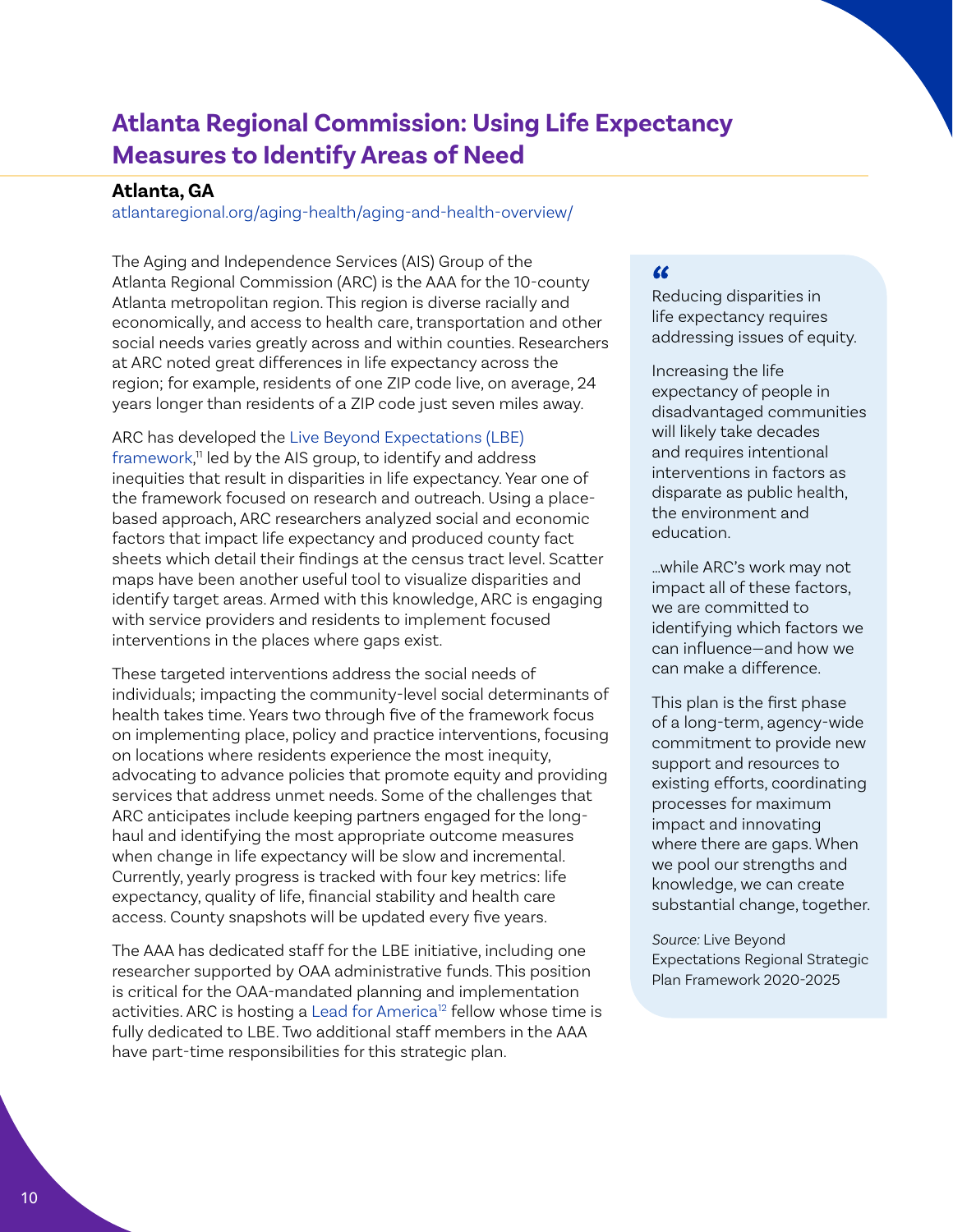### **ARC Provider Network Client Map**



*This Provider Network Client map displays the location of senior centers, service recipients and census tracts with lower life expectancy. It is useful visual tool to better understand if services are reaching those with the greatest need in the county. Source: Atlanta Regional Commission.*

#### $\alpha$

*There is nothing more rewarding or more important than this work. It is an opportunity to make a difference not only to current but also future clients.*

> Mary Blumberg, Manager, Strategic Planning and Quality Unit

In addition to the LBE Strategic Plan efforts, ARC has developed an internal steering committee called IDEA (Inclusion, Diversity, Equity and Anti-Racism) whose members include a representative from each group within ARC. They have begun regular staff learning opportunities such as a monthly IDEA newsletter and optional book club with external facilitators. The committee has also engaged a consultant to assist with the review of its organizational structure and operations.

ARC has built upon research linking social determinants of health with life expectancy to identify geographic areas where disparities exist. The agency leverages this information to develop data trackers and produce fact sheets and scatter maps, which are used to engage partners and policymakers in their work. One year into this five-year strategic plan for LBE, ARC is committed to staying the course to reduce disparities and create opportunities for all Atlanta residents to live healthier, longer lives.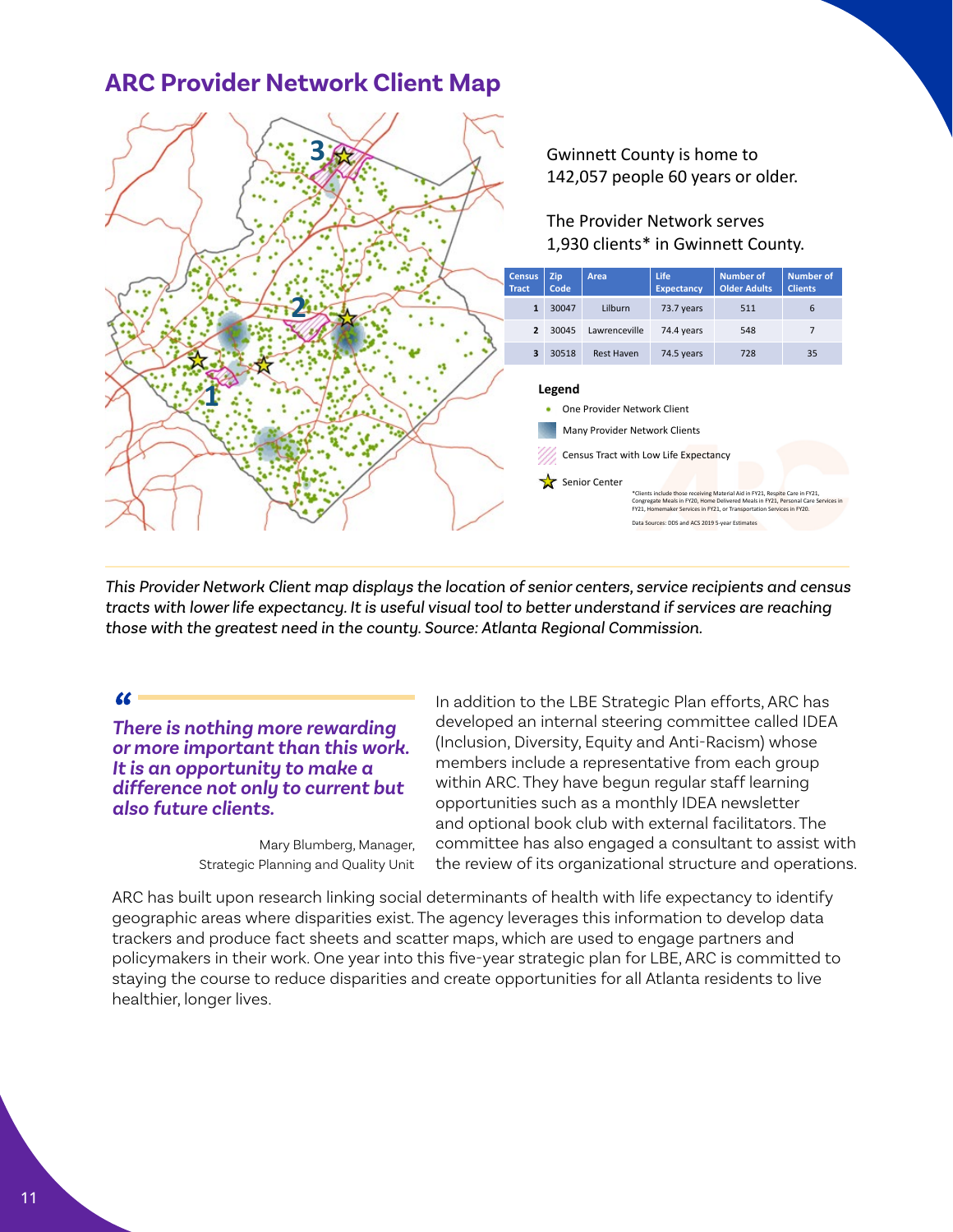### <span id="page-11-0"></span>**Washington County Disability, Aging and Veteran Services: Embedding DEI Into the Area Plan and Agency Processes**

**Hillsboro, OR**

[www.co.washington.or.us/HHS/DAVS/](https://www.co.washington.or.us/HHS/DAVS/)



The Washington County Disability, Aging and Veteran Services (DAVS) is a part of the Health and Human Services Department and serves suburban and rural areas on the west side of Portland, OR. The agency provides programs and services to improve the quality of life for Washington County's older adults, veterans and people with disabilities. DAVS prioritizes diversity, equity and inclusion in its area plan process and agency operations to ensure culturally responsive and equitable services.

As part of the area plan process, which AAAs conduct every four years, AAAs undertake community needs assessments and outline their future activities. DAVS set out to create an area plan that addressed disparities and culturally specific gaps. Together with its advisory council, DAVS formed an ad-hoc group to guide the agency's needs assessment. Over the course of four planning meetings, it framed the community needs assessment survey with the [Equity and Empowerment Lens](https://www.multco.us/diversity-equity/equity-and-empowerment-lens), [13](#page-16-0) developed by neighboring Multnomah County (see sidebar on the right) and identified priority populations. Phone interviews and surveys were conducted with older adults in the AAA's service area to better understand the needs of and current gaps in service provision to communities of color. DAVS was intentional about its sampling strategy and oversampled underrepresented groups and was successful in reaching a more diverse client base in 2020 compared with 2016. The 2016 area plan needs assessment survey was offered only in English and Spanish, and 92 percent of respondents were non-Hispanic White. The 2020 survey was offered in several languages and respondents were able to select their ethnicity from a much larger list of choices. Sixty-seven percent of respondents identified as White and non-Hispanic, and six percent identified as LGBT+. The larger range of languages and expanded list of ethnicities has helped to "unhide people" and gives the agency a more accurate representation of who lives in its community.

The needs assessment uncovered areas where DAVS would like to expand its evidence-based health promotion programs, specifically in managing chronic pain, diabetes and HIV/AIDS. The agency is developing plans to support long-term HIV survivors when a flare up occurs and the individual requires short-term assistance as they heal.

### **Equity and Empowerment Lens**

The Equity and Empowerment Lens (with a racial justice focus) is a transformative quality improvement tool used to improve planning, decisionmaking and resource allocation leading to more racially equitable policies and programs. At its core, it is a set of principles, reflective questions, and processes that focuses at the individual, institutional and systemic levels by:

- deconstructing what is not working around racial equity;
- reconstructing and supporting what is working;
- shifting the way we make decisions and think about this work; and
- healing and transforming our structures, our environments, and ourselves.

*Source: Office of Diversity and Equity of Multnomah County, OR*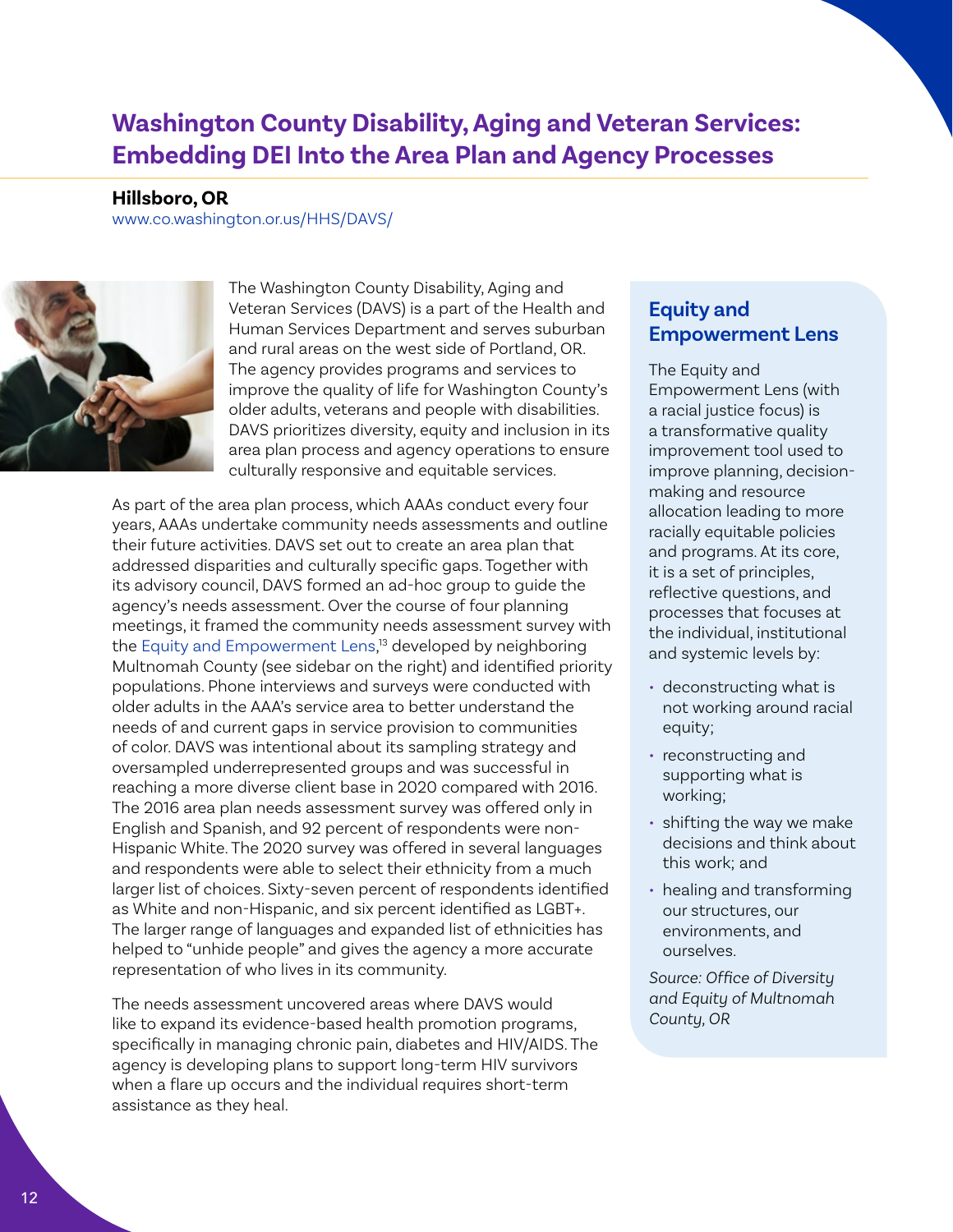#### $\alpha$

*The organizations we're developing relationships and contracts with have been doing this work and serving the community for decades and with little support from government. DAVS, like many government entities, has been able to remove some of the structural barriers to procurement, as well as fund work that doesn't neatly fit into OAA or other federal programs. We're starting to be able to do the right things, but we have a long way to go."* 

In addition to revamping the area plan, another priority area for DAVS is developing culturally specific contracts to attract a more diverse provider applicant pool and to require all providers to state how they would meet the cultural needs of diverse groups. However, systemic procedures often prevented this. For example, in Washington County, to receive a contract for nutrition services, the provider had to be able to provide both congregate and home-delivered

Rebecca Miller, Director, Washington County Area Agency on Aging

meals. This requirement had the unintended consequence of disqualifying providers who could serve culturally specific meals in congregate settings, but not provide home-delivered meals. Washington County has removed this requirement so DAVS will have the flexibility to contract with additional nutrition service providers beginning in 2022.

DAVS also took advantage of the flexibility of the OAA funding provided during the COVID-19 pandemic to create new programs and partnerships that reflect DEI principles. These short-term flexibilities allowed DAVS to offer more culturally relevant nutrition services by varying the type of nutrition services they could offer. This allowed the agency to increase the funding it provided to an existing provider partner, Immigrant and Refugee Community Organization, which then provided enhanced food boxes that included culturally diverse ingredients and meals aligned with consumer preferences, as well as gift cards for families to select and buy their own groceries. As a result of being in an emergency response hub during the pandemic, DAVS made new and strengthened existing connections with other CBOs such as the Muslim Educational Trust, Title VI Native American Aging Programs, Asian Health & Service Center, Centro Cultural and other culturally specific organizations.

In addition to building trust with and expanding service provision to these communities, DAVS is working with partners to translate program materials. In the past, the agency translated materials when requested. Now the agency has a goal to provide translated materials concurrent with its English-language publications. The county identified and has prioritized for translation the most common languages spoken by consumers with limited English proficiency in its area—Spanish, Russian, Arabic, Korean, Vietnamese, Chinese and Somali.

Washington County Health and Human Services has also started an equity work group which hosts trainings provided by a consultant on topics such as implicit bias and microaggressions. Coaching was provided for supervisors on addressing equity issues in the workplace. The equity workgroup at DAVS is developing a definitions guide to help ensure that staff can work from the same understanding of terms. The County Office of Equity and Inclusion and Community Engagement is holding internal and external cultural and educational events to commemorate Asian American and Pacific Islander Heritage Month, Pride Month and Black History Month. These events create opportunities for education and healing spaces. Events are staff driven along with some community involvement.

Through these various DEI efforts, Washington County is exemplifying leadership that it hopes will result in attracting a broader pool of job candidates who are committed to reducing inequities and health disparities. DAVS is committed to relationship-building which is an elemental part of the growth and change process to end disparities, as well to nurture the commitment to continued creation of coalitions and community partnerships.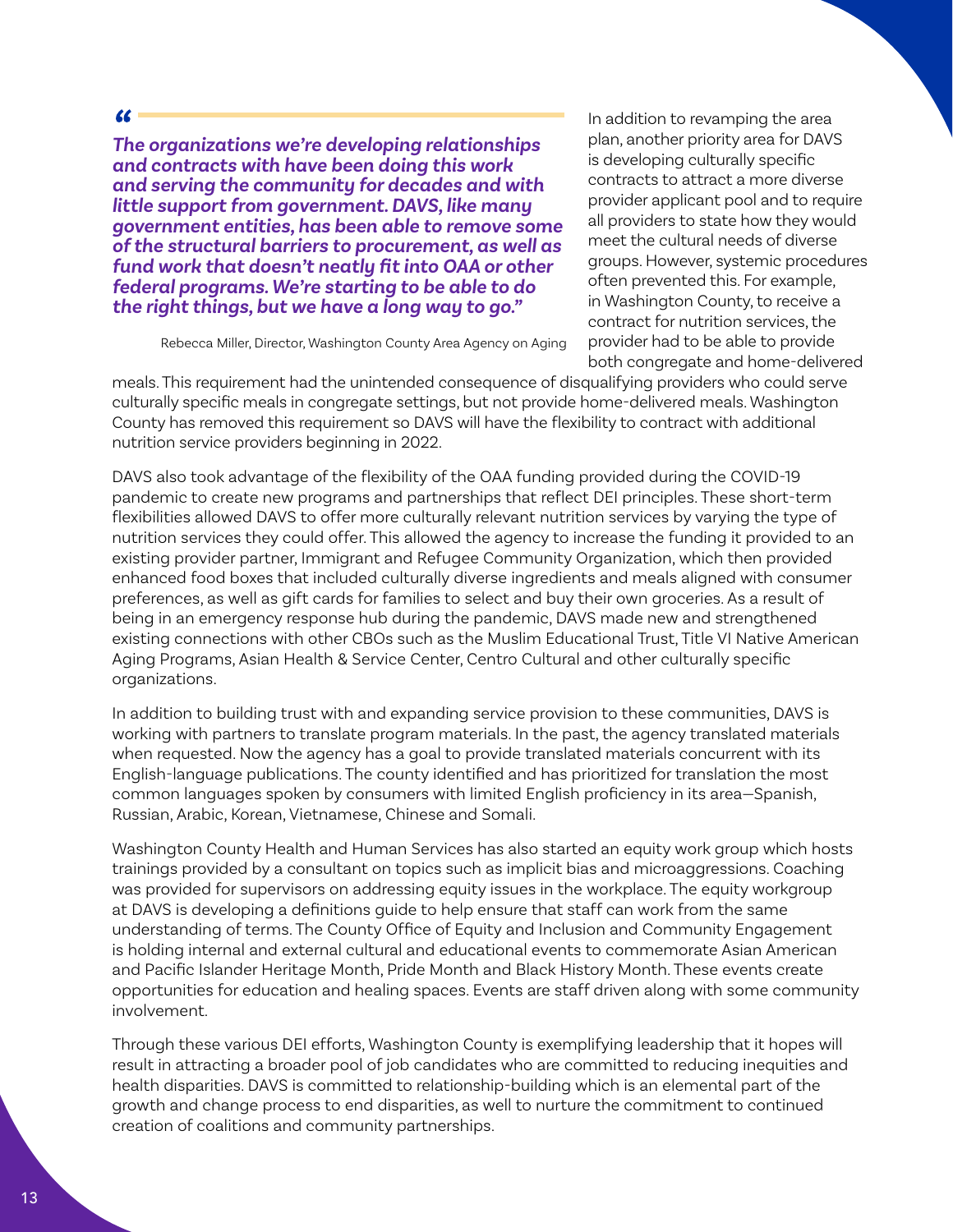# <span id="page-13-0"></span>**Wayne County Department of Aging and Youth: Demographic Dashboards Help Identify Gaps in Service Provision**

#### **Lyons, NY**

[ny-waynecounty.civicplus.com/157/Aging-Youth](https://ny-waynecounty.civicplus.com/157/Aging-Youth)

The Wayne County Department of Aging and Youth is the AAA in this rural, upstate New York county where the population is 95 percent non-Hispanic White. Older adults outnumber children and represent the fastest-growing demographic segment, with a younger generation that is becoming more racially diverse. Wayne County uses demographic dashboards and conducts outreach to both local partners and potential job candidates to ensure it is meeting the needs of all consumers.

The New York State Office for the Aging provides New York AAAs with censusderived demographic information about their planning and service areas. AAAs track service and demographic data in a state data system to ensure that the demographics of service recipients reflect the area population overall. These comparisons are made not



just on race, but also other statuses such as having a low income, living alone and/or in a rural area, frailty and disability. Wayne County reviews and reports on its demographic dashboard quarterly to identify any gaps in service provision. To date, the state does not require tracking LGBT+ status but the agency is looking to add this to its dashboard. In addition, Wayne County AAA has begun to break this demographic and service data down to the ZIP code level. This disaggregation of data will allow the agency to identify and target any areas that may be underserved.

Wayne County AAA faces major challenges to increasing the diversity of its workforce. The county civil service hiring policy mandates that candidates must live in the county and that only the three applicants who score highest on civil service exams can be offered positions. With a fairly homogenous population in Wayne County, there are few non-White applicants, and it is challenging to convince people from out of the area to consider relocating to a rural small town for work. Furthermore, the job application process is cumbersome and not well understood by many potential applicants, regardless of background.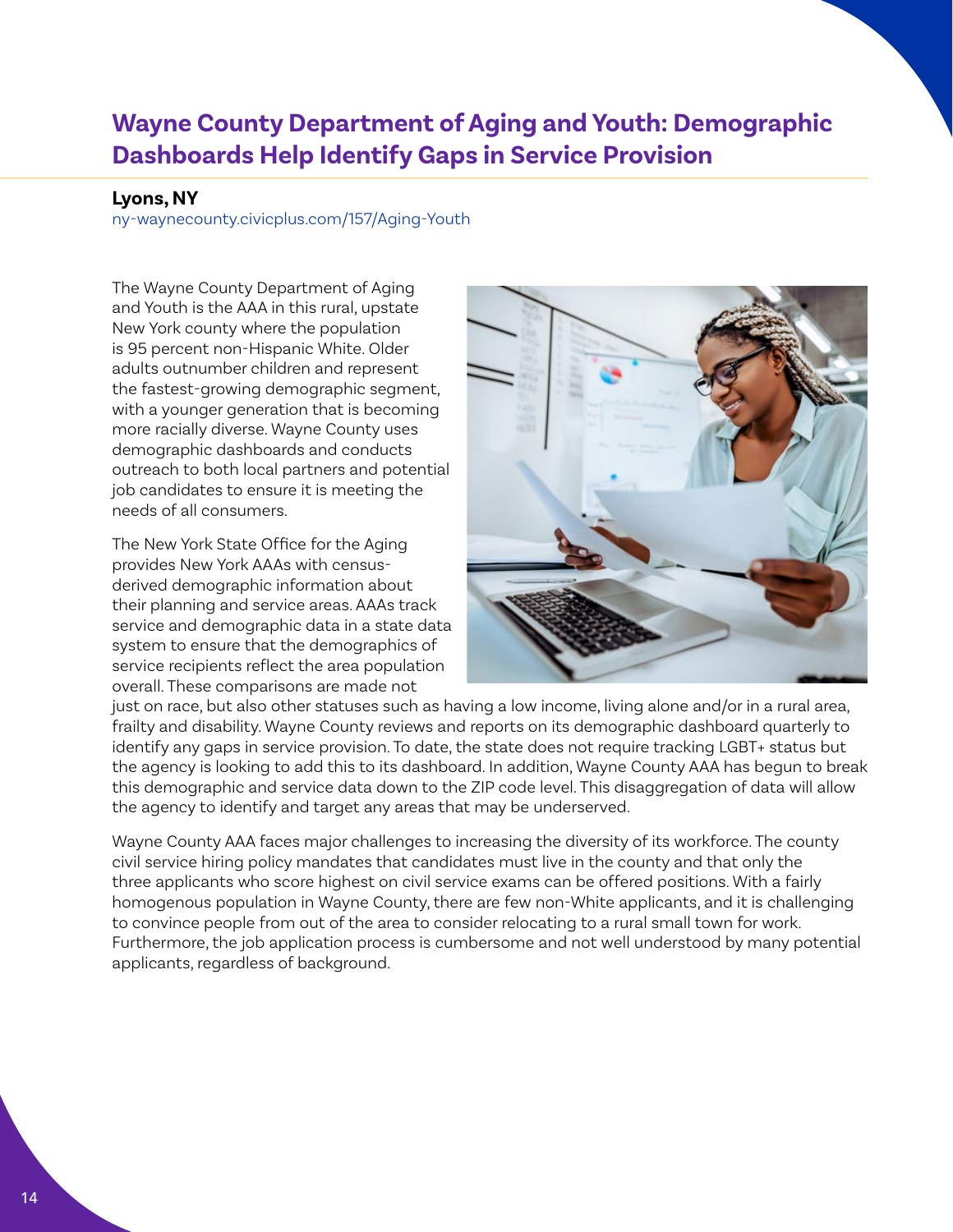To address these challenges, Wayne County conducts outreach to bring in social work students from historically marginalized backgrounds for a professional mentoring program sponsored by the agency's mental health department. By introducing master's and doctoral level interns to life in Wayne County, the agency hopes to increase the likelihood that interns would consider Wayne County for post-graduation employment opportunities. Another strategy to break down barriers to employment for applicants of all backgrounds is to disseminate information on how to apply for county jobs and to publicize test opportunities and dates.

A benefit of working in a small county-based agency is the strength of partnerships characterized by a high level of information sharing. The AAA partners locally with organizations and departments such as The Arc, public health, mental health, local social services, Child Protective Services and Adult Protective Services. The agencies serve on each other's advisory groups and boards, and having these strong relationships allows the agency to keep other organizations apprised of AAA services, programs and waitlists. Another active partnership is with the Police Reform Initiative, which supports diversity and unity festivals and sponsors Dr. Martin Luther King, Jr. Day events with the Wayne County Agency for Racial Equality.

This agency works with the state data system to best serve older adults in its community. The AAA gauges its success on meeting its targets and is continually conducting outreach to ensure it is serving the individuals who need the agency's services most.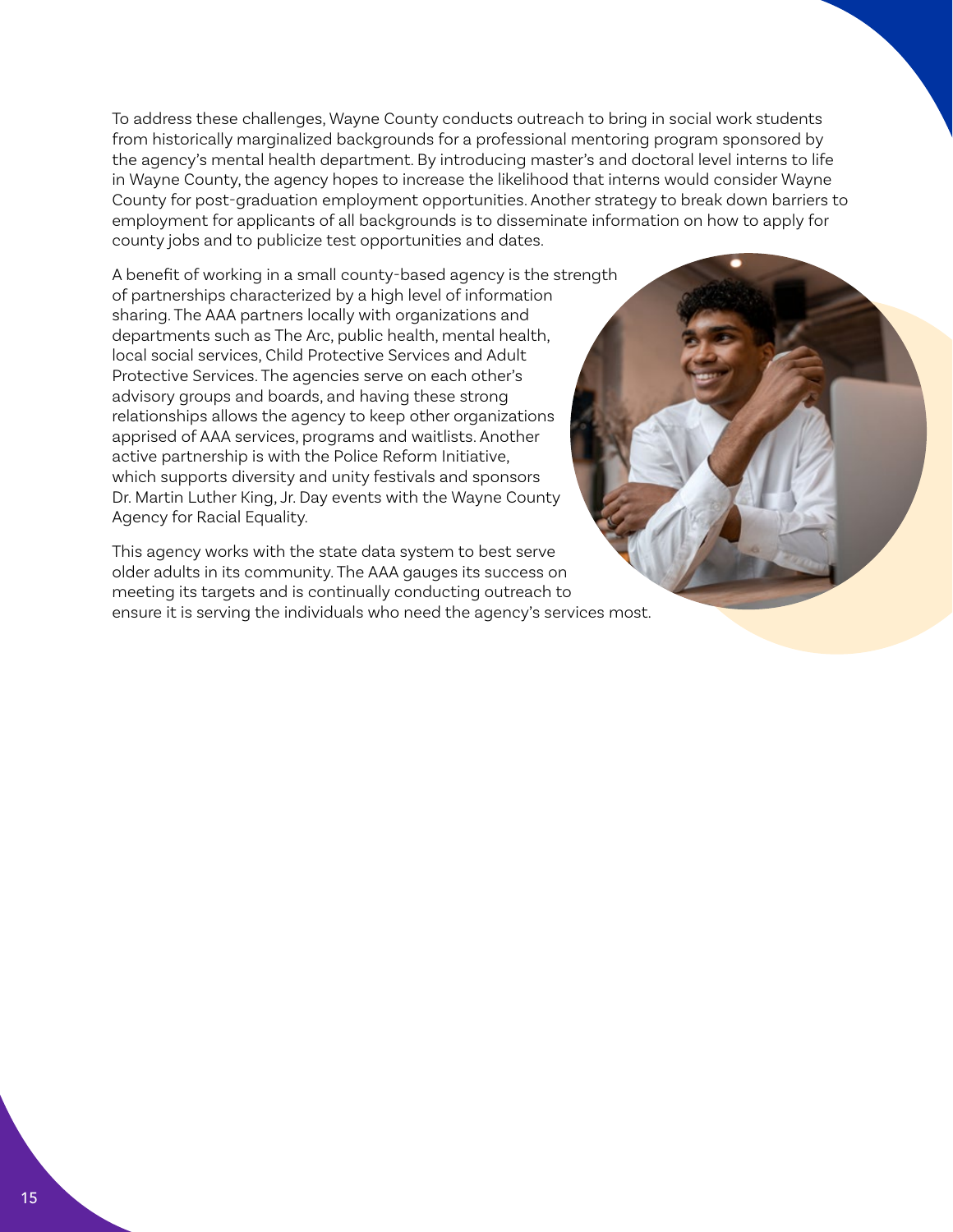### <span id="page-15-0"></span>**Conclusion**

AAAs are undertaking a variety of internal and external initiatives to ensure that access to services and programs is equitable, culturally responsive and accessible to those in need. Every community is different and there is no one-size-fits-all solution. However, each agency interviewed emphasized the importance of getting started, working with partners and not being afraid to make mistakes along the way. As agencies progress in this work, they are looking to strengthen their program evaluation to better demonstrate the impact their DEI efforts have on the health and wellness of their communities.



Each of the executives and staff members that we interviewed expressed a deep personal commitment to support the historically marginalized and underserved communities in their areas, whether they were in largely White rural counties or seeking to build partnerships with communities of color and culture in larger cities. These AAA executives involved their board members, staff and leadership teams in creating committees and establishing DEI guidelines to transform their organizations and expand their outreach to better identify and serve underrepresented populations.

Some of the common activities and initiatives shared by interviewees included:

- Developing DEI community plans, charters, needs assessments, and/or demographic dashboards for accountability and analysis
- Providing greater employee engagement, empowerment, education and training on DEI
- Simplifying the process to respond to RFPs and job applications to encourage a broader range of applicants
- Diversifying meal options to address cultural sensitivities and preferences
- Translating program materials into multiple languages and providing translators on staff for participants with limited English proficiency
- Building and expanding relationships with organizations that serve multicultural communities
- Using federal COVID-19-relief funds and OAA funding to support and expand this work

### **Acknowledgements:**

USAging would like to thank the AAA staff and directors who participated in the interviews.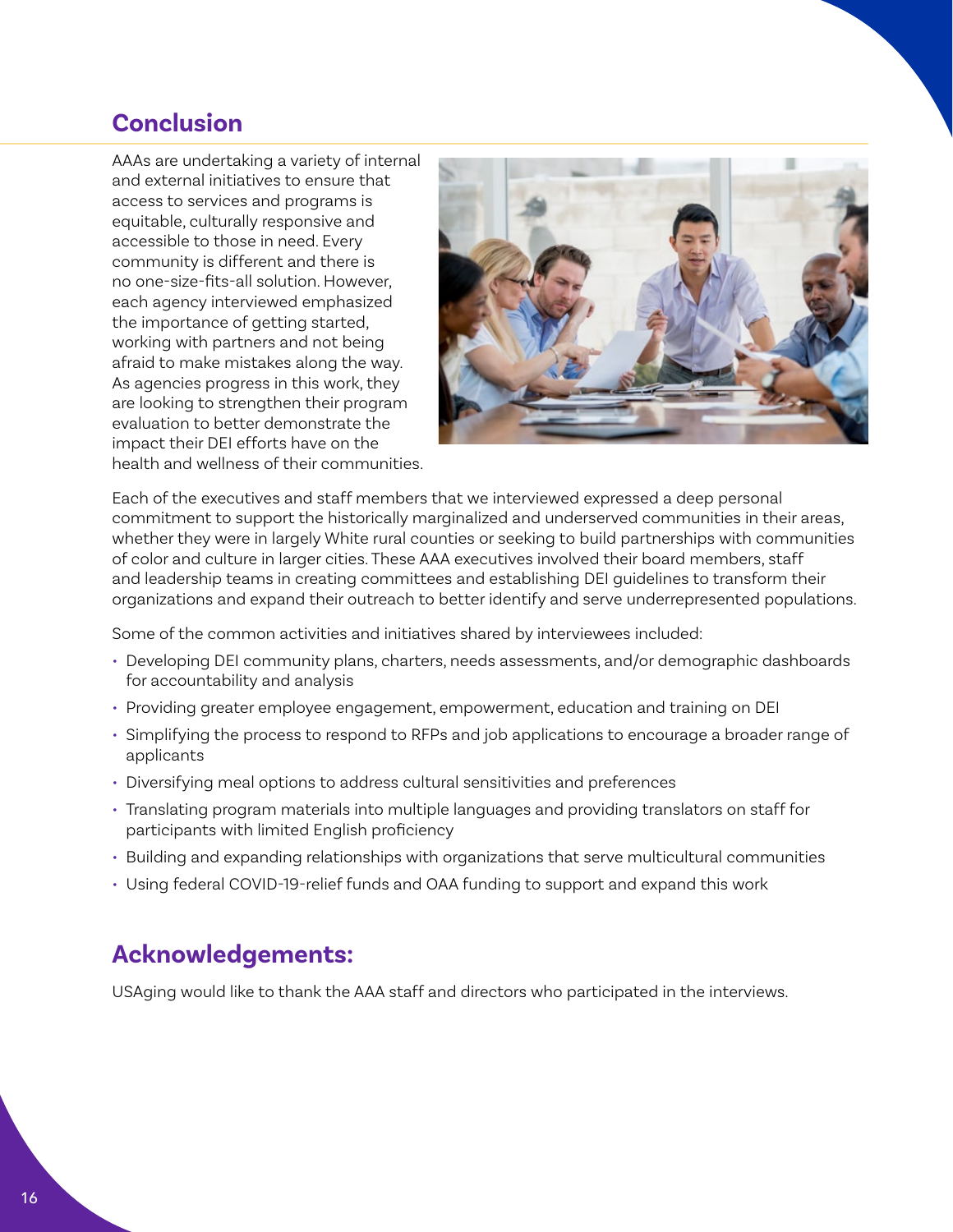### <span id="page-16-0"></span>**References**

- <sup>[1](#page-1-0)</sup> Williams, David, Naomi Priest and Norman Anderson, Understanding Associations Between Race, Socioeconomic Status and Health: Patterns and Prospects, Health Psychol. 2016 Apr; 35(4): 407– 411,<https://www.ncbi.nlm.nih.gov/pmc/articles/PMC4817358>.
- <sup>[2](#page-1-0)</sup> Fredriksen-Goldsen, Karen I., Hyun-Jun Kim, Chengshi Shui and Amanda E.B. Bryan, Chronic Health Conditions and Key Health Indicators Among Lesbian, Gay, and Bisexual Older US Adults, 2013– 2014, American Journal of Public Health. 2017 Aug; 107(8): 1332-1338, [https://ajph.aphapublications.](https://ajph.aphapublications.org/doi/full/10.2105/AJPH.2017.303922) [org/doi/full/10.2105/AJPH.2017.303922.](https://ajph.aphapublications.org/doi/full/10.2105/AJPH.2017.303922)
- <sup>[3](#page-2-0)</sup> San Francisco Human Services Agency, Department of Disability and Aging Services, Older Adults and People with Disabilities: Plans and Reports, [https://www.sfhsa.org/about/reports-publications/](https://www.sfhsa.org/about/reports-publications/older-adults-and-people-disabilities-plans-and-reports) [older-adults-and-people-disabilities-plans-and-reports](https://www.sfhsa.org/about/reports-publications/older-adults-and-people-disabilities-plans-and-reports).
- [4](#page-2-0) San Francisco Human Services Agency, Area Agency on Aging Plans, [https://www.sfhsa.org/about/](https://www.sfhsa.org/about/reports-publications/older-adults-and-people-disabilities-plans-and-reports/area-agency-aging) [reports-publications/older-adults-and-people-disabilities-plans-and-reports/area-agency-aging.](https://www.sfhsa.org/about/reports-publications/older-adults-and-people-disabilities-plans-and-reports/area-agency-aging)
- <sup>[5](#page-2-0)</sup> City and County of San Francisco and Department of Aging and Adult Services, Resolution to Advance Racial Equity and Condemn and Combat All Forms of Discrimination and Racism, November 4, 2020, [https://www.sfhsa.org/sites/default/files/DASCOM\\_AgendaItem11\\_](https://www.sfhsa.org/sites/default/files/DASCOM_AgendaItem11_RacialEquitiyResolution_11.04.20.pdf) [RacialEquitiyResolution\\_11.04.20.pdf](https://www.sfhsa.org/sites/default/files/DASCOM_AgendaItem11_RacialEquitiyResolution_11.04.20.pdf).
- <sup>[6](#page-3-0)</sup> San Francisco Human Services Agency, Advancing Racial Equity at SFHSA, [https://www.sfhsa.org/](https://www.sfhsa.org/about/advancing-racial-equity-hsa) [about/advancing-racial-equity-hsa.](https://www.sfhsa.org/about/advancing-racial-equity-hsa)
- [7](#page-5-0) Northern Light Health, Home Vaccines Playlist, [https://www.youtube.com/](https://www.youtube.com/playlist?list=PLhiRH4oTJVTEufitnirrm0ahIMAUFAO-W) [playlist?list=PLhiRH4oTJVTEufitnirrm0ahIMAUFAO-W.](https://www.youtube.com/playlist?list=PLhiRH4oTJVTEufitnirrm0ahIMAUFAO-W)
- <sup>[8](#page-6-0)</sup> National Consortium on Aging Resources for Seniors' Equity, Fact Sheet, [https://nicoa.org/wp-content/uploads/2017/04/FINAL\\_Consortium-Seniors-Equity-Fact-Sheet.pdf](https://nicoa.org/wp-content/uploads/2017/04/FINAL_Consortium-Seniors-Equity-Fact-Sheet.pdf).
- [9](#page-7-0) Trellis, Annual Report 2020: Making Connections in Unprecedented Times, Diversity Equity Inclusion,<https://2020annualreport.trellisconnects.org>.
- <sup>[10](#page-8-0)</sup> Trellis, Equity Assessment on Access to Title III Services for Native Americans and Minority Older Adult Populations, June 2021, [https://trellisconnects.org/wp-content/uploads/2021/06/Trellis-OAA-](https://trellisconnects.org/wp-content/uploads/2021/06/Trellis-OAA-Equity-Assessment-6-22-21.pdf)[Equity-Assessment-6-22-21.pdf.](https://trellisconnects.org/wp-content/uploads/2021/06/Trellis-OAA-Equity-Assessment-6-22-21.pdf)
- <sup>[11](#page-9-0)</sup> Atlanta Regional Commission, Live Beyond Expectations Regional Strategic Plan 2020-2025, [https://atlantaregional.org/aging-health/aging-health-planning/live-beyond-expectations](https://atlantaregional.org/aging-health/aging-health-planning/live-beyond-expectations-strategic-plan-2020-2025)[strategic-plan-2020-2025.](https://atlantaregional.org/aging-health/aging-health-planning/live-beyond-expectations-strategic-plan-2020-2025)
- [12](#page-9-0) Lead for America, <https://www.leadforamerica.org>.
- <sup>[13](#page-11-0)</sup> Multnomah County, Equity and Empowerment Lens, [https://www.multco.us/diversity-equity/](https://www.multco.us/diversity-equity/equity-and-empowerment-lens) [equity-and-empowerment-lens](https://www.multco.us/diversity-equity/equity-and-empowerment-lens).